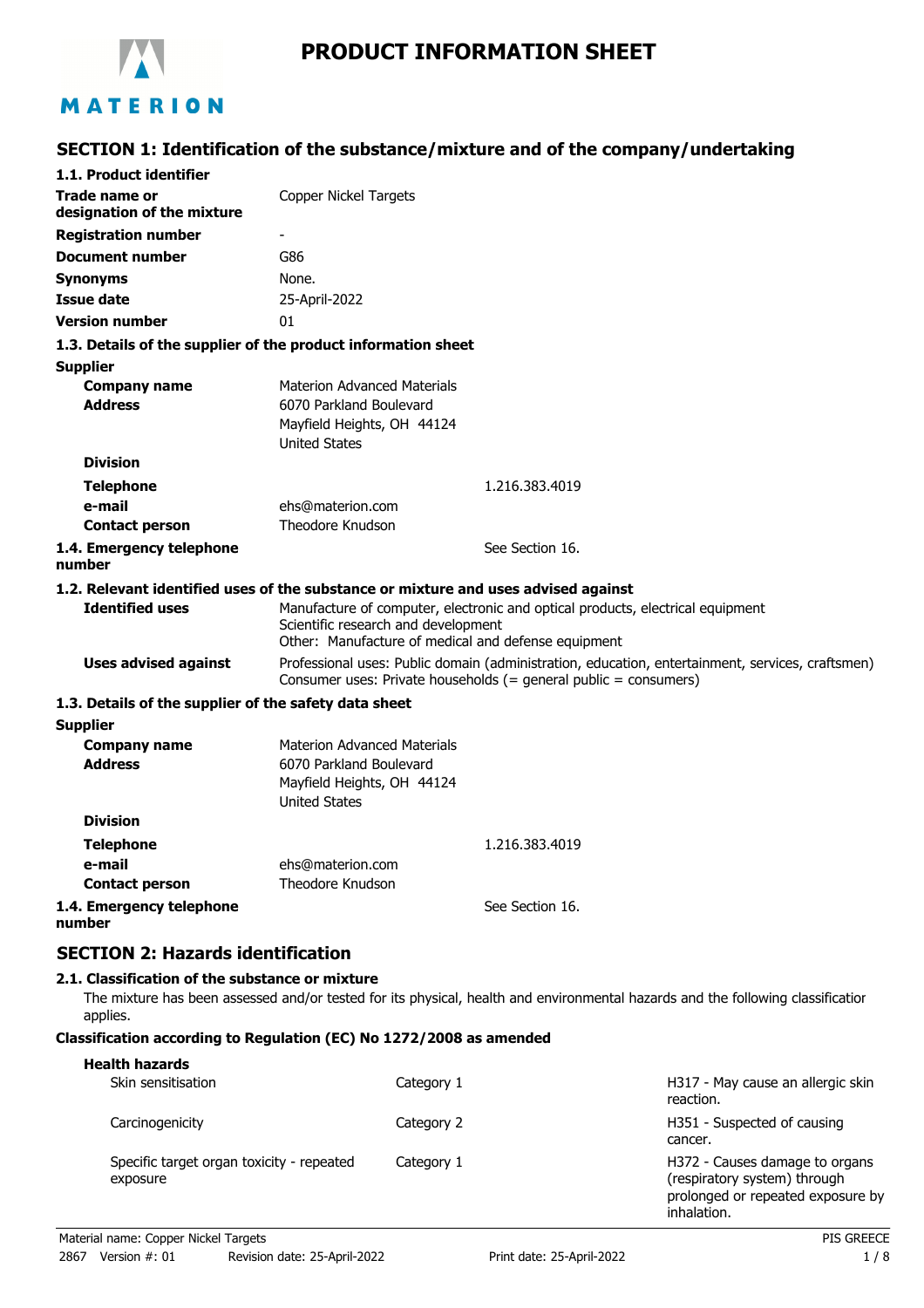**Hazard summary** May cause damage to organs through prolonged or repeated exposure. Suspected of causing ry system.

#### **2.2. Label elements**

| nazaru summary                    | May cause damage to organs through proionged or repeated exposure. Suspected or causing<br>cancer. May cause an allergic skin reaction. May cause irritation to the respiratory system.<br>Prolonged exposure may cause chronic effects. |
|-----------------------------------|------------------------------------------------------------------------------------------------------------------------------------------------------------------------------------------------------------------------------------------|
| 2.2. Label elements               |                                                                                                                                                                                                                                          |
|                                   | Label according to Regulation (EC) No. 1272/2008 as amended                                                                                                                                                                              |
| <b>Contains:</b>                  | copper, Nickel                                                                                                                                                                                                                           |
| <b>Hazard pictograms</b>          |                                                                                                                                                                                                                                          |
| <b>Signal word</b>                | Danger                                                                                                                                                                                                                                   |
| <b>Hazard statements</b>          |                                                                                                                                                                                                                                          |
| H317                              | May cause an allergic skin reaction.                                                                                                                                                                                                     |
| H335                              | May cause respiratory irritation.                                                                                                                                                                                                        |
| H351                              | Suspected of causing cancer.                                                                                                                                                                                                             |
| H372                              | Causes damage to organs (respiratory system) through prolonged or repeated exposure by<br>inhalation.                                                                                                                                    |
| <b>Precautionary statements</b>   |                                                                                                                                                                                                                                          |
| <b>Prevention</b>                 |                                                                                                                                                                                                                                          |
| P201                              | Obtain special instructions before use.                                                                                                                                                                                                  |
| P202                              | Do not handle until all safety precautions have been read and understood.                                                                                                                                                                |
| P260                              | Do not breathe dust/fume/gas/mist/vapours/spray.                                                                                                                                                                                         |
| P271                              | Use only outdoors or in a well-ventilated area.                                                                                                                                                                                          |
| P272                              | Contaminated work clothing should not be allowed out of the workplace.                                                                                                                                                                   |
| P <sub>280</sub>                  | Wear protective gloves/protective clothing/eye protection/face protection.                                                                                                                                                               |
| P285                              | In case of inadequate ventilation wear respiratory protection.                                                                                                                                                                           |
| <b>Response</b>                   |                                                                                                                                                                                                                                          |
| P312                              | Call a POISON CENTRE/doctor if you feel unwell.                                                                                                                                                                                          |
| $P333 + P313$                     | If skin irritation or rash occurs: Get medical advice/attention.                                                                                                                                                                         |
| $P362 + P364$                     | Take off contaminated clothing and wash it before reuse.                                                                                                                                                                                 |
| P363                              | Wash contaminated clothing before reuse.                                                                                                                                                                                                 |
| <b>Storage</b>                    |                                                                                                                                                                                                                                          |
| $P403 + P233$<br>P405             | Store in a well-ventilated place. Keep container tightly closed.<br>Store locked up.                                                                                                                                                     |
| <b>Disposal</b>                   |                                                                                                                                                                                                                                          |
| P501                              | Dispose of contents/container in accordance with local/regional/national/international regulations.                                                                                                                                      |
| Supplemental label<br>information | For further information, please contact the Product Stewardship Department at +1.800.862.4118.                                                                                                                                           |
| 2.3. Other hazards                | None known.                                                                                                                                                                                                                              |
|                                   | <b>SECTION 3: Composition/information on ingredients</b>                                                                                                                                                                                 |
|                                   |                                                                                                                                                                                                                                          |
| 3.2. Mixtures                     |                                                                                                                                                                                                                                          |
|                                   |                                                                                                                                                                                                                                          |

## **General information**

| <b>Chemical name</b> | $\frac{0}{0}$                                                                          | No.                    | CAS-No. / EC REACH Registration No. Index No. |                      | <b>Notes</b> |
|----------------------|----------------------------------------------------------------------------------------|------------------------|-----------------------------------------------|----------------------|--------------|
| copper               | $75 - 99$                                                                              | 7440-50-8<br>231-159-6 |                                               | $029 - 019 - 01 - X$ |              |
|                      | <b>Classification:</b> Aquatic Chronic 1;H410(M=100)                                   |                        |                                               |                      |              |
| <b>Nickel</b>        | $1 - 25$                                                                               | 7440-02-0<br>231-111-4 | 01-2119438727-29-0049                         | 028-002-00-7         |              |
|                      | <b>Classification:</b> Skin Sens. 1;H317, STOT SE 3;H335, Carc. 2;H351, STOT RE 2;H373 |                        |                                               |                      | 7,S          |

#### Ensure that medical personnel are aware of the material(s) involved, and take precautions to protect themselves. **General information 4.1. Description of first aid measures Inhalation** Move to fresh air. Call a physician if symptoms develop or persist. **Skin contact** Wash off with soap and water. Get medical attention if irritation develops and persists. **Eye contact** Rinse with water. Get medical attention if irritation develops and persists.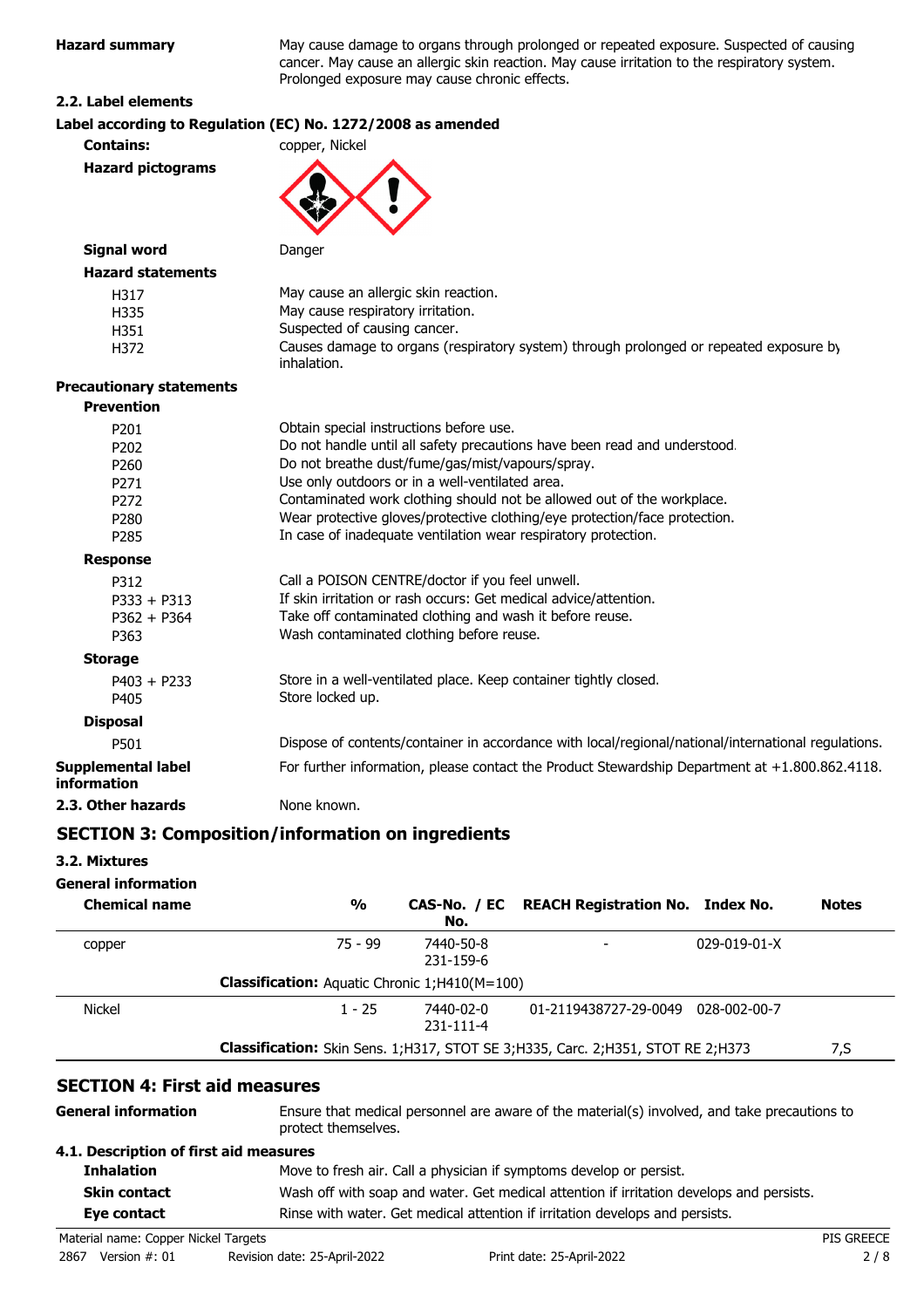| <b>Ingestion</b>                                                                         | Rinse mouth. Get medical attention if symptoms occur.                                      |
|------------------------------------------------------------------------------------------|--------------------------------------------------------------------------------------------|
| 4.2. Most important<br>symptoms and effects, both<br>acute and delayed                   | Exposure may cause temporary irritation, redness, or discomfort.                           |
| 4.3. Indication of any<br>immediate medical attention<br>and special treatment<br>needed | Treat symptomatically.                                                                     |
| <b>SECTION 5: Firefighting measures</b>                                                  |                                                                                            |
| <b>General fire hazards</b>                                                              | No unusual fire or explosion hazards noted.                                                |
| 5.1. Extinguishing media                                                                 |                                                                                            |
| <b>Suitable extinguishing</b><br>media                                                   | Powder. Dry sand.                                                                          |
| Unsuitable extinguishing<br>media                                                        | Do not use water jet as an extinguisher, as this will spread the fire.                     |
| 5.2. Special hazards arising<br>from the substance or<br>mixture                         | None known.                                                                                |
| 5.3. Advice for firefighters                                                             |                                                                                            |
| <b>Special protective</b><br>equipment for<br>firefighters                               | Wear suitable protective equipment.                                                        |
| <b>Special firefighting</b><br>procedures                                                | Move containers from fire area if you can do so without risk.                              |
| <b>Specific methods</b>                                                                  | Use standard firefighting procedures and consider the hazards of other involved materials. |

# **SECTION 6: Accidental release measures**

|                                                              | 6.1. Personal precautions, protective equipment and emergency procedures                               |
|--------------------------------------------------------------|--------------------------------------------------------------------------------------------------------|
| For non-emergency<br>personnel                               | Keep unnecessary personnel away.                                                                       |
| For emergency<br>responders                                  | Keep unnecessary personnel away. Use personal protection recommended in Section 8 of the PIS.          |
| 6.2. Environmental<br>precautions                            | Collect spillage. Prevent further leakage or spillage if safe to do so.                                |
| 6.3. Methods and material for<br>containment and cleaning up | Stop the flow of material, if this is without risk. Following product recovery, flush area with water. |
| 6.4. Reference to other<br>sections                          | Not available.                                                                                         |

## **SECTION 7: Handling and storage**

| 7.1. Precautions for safe<br>handling                                          | Obtain special instructions before use. Do not handle until all safety precautions have been read<br>and understood. Provide adequate ventilation. Avoid breathing dust/fume/gas/mist/vapours/spray.<br>Avoid contact with eyes, skin, and clothing. Avoid prolonged exposure. Should be handled in closed<br>systems, if possible. Wear appropriate personal protective equipment. Observe good industrial<br>hygiene practices. |
|--------------------------------------------------------------------------------|-----------------------------------------------------------------------------------------------------------------------------------------------------------------------------------------------------------------------------------------------------------------------------------------------------------------------------------------------------------------------------------------------------------------------------------|
| 7.2. Conditions for safe<br>storage, including any<br><i>incompatibilities</i> | Store locked up.                                                                                                                                                                                                                                                                                                                                                                                                                  |
| 7.3. Specific end use(s)                                                       | Not available.                                                                                                                                                                                                                                                                                                                                                                                                                    |
|                                                                                | <b>SECTION 8: Exposure controls/personal protection</b>                                                                                                                                                                                                                                                                                                                                                                           |

## **8.1. Control parameters**

#### **Occupational exposure limits**

## **Greece. OELs (Decree No. 90/1999, as amended)**

| <b>Components</b>      | <b>Type</b> | <b>Value</b>       | <b>Form</b> |  |
|------------------------|-------------|--------------------|-------------|--|
| copper (CAS 7440-50-8) | <b>STEL</b> | 2 mg/m $3$         | Dust.       |  |
|                        | <b>TWA</b>  | 1 mg/m $3$         | Dust.       |  |
|                        |             | $0,2 \text{ mg/m}$ | Fume.       |  |
| Nickel (CAS 7440-02-0) | <b>TWA</b>  | 1 mg/m $3$         |             |  |

**Biological limit values** No biological exposure limits noted for the ingredient(s).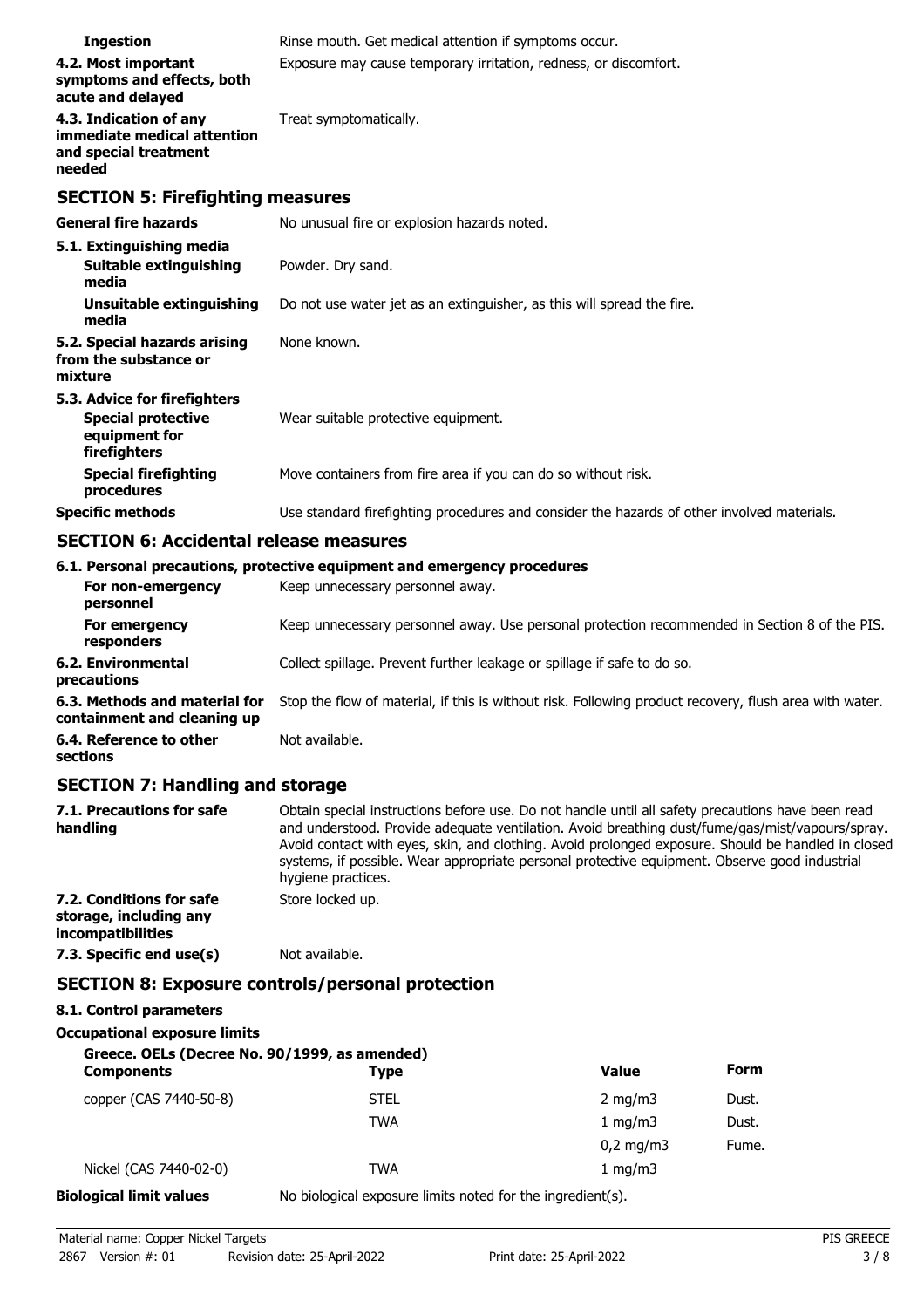| <b>Recommended monitoring</b><br>procedures          | Follow standard monitoring procedures.                                                                                                                                                                                                                                                                                                                                                                 |
|------------------------------------------------------|--------------------------------------------------------------------------------------------------------------------------------------------------------------------------------------------------------------------------------------------------------------------------------------------------------------------------------------------------------------------------------------------------------|
| Derived no effect levels<br>(DNELs)                  | Not available.                                                                                                                                                                                                                                                                                                                                                                                         |
| <b>Predicted no effect</b><br>concentrations (PNECs) | Not available.                                                                                                                                                                                                                                                                                                                                                                                         |
| 8.2. Exposure controls                               |                                                                                                                                                                                                                                                                                                                                                                                                        |
| <b>Appropriate engineering</b><br>controls           | Good general ventilation (typically 10 air changes per hour) should be used. Ventilation rates should<br>be matched to conditions. If applicable, use process enclosures, local exhaust ventilation, or other<br>engineering controls to maintain airborne levels below recommended exposure limits. If exposure<br>limits have not been established, maintain airborne levels to an acceptable level. |
|                                                      | Individual protection measures, such as personal protective equipment                                                                                                                                                                                                                                                                                                                                  |
| <b>General information</b>                           | Personal protection equipment should be chosen according to the CEN standards and in discussion<br>with the supplier of the personal protective equipment.                                                                                                                                                                                                                                             |
| Eye/face protection                                  | Wear safety glasses with side shields (or goggles).                                                                                                                                                                                                                                                                                                                                                    |
| <b>Skin protection</b>                               |                                                                                                                                                                                                                                                                                                                                                                                                        |
| - Hand protection<br>- Other                         | Wear gloves to prevent metal cuts and skin abrasions during handling.<br>Wear suitable protective clothing.                                                                                                                                                                                                                                                                                            |
| <b>Respiratory protection</b>                        | In case of insufficient ventilation, wear suitable respiratory equipment.                                                                                                                                                                                                                                                                                                                              |
| <b>Thermal hazards</b>                               | Wear appropriate thermal protective clothing, when necessary.                                                                                                                                                                                                                                                                                                                                          |
| <b>Hygiene measures</b>                              | Always observe good personal hygiene measures, such as washing after handling the material and<br>before eating, drinking, and/or smoking. Routinely wash work clothing and protective equipment to<br>remove contaminants.                                                                                                                                                                            |
| <b>Environmental exposure</b><br>controls            | Inform appropriate managerial or supervisory personnel of all environmental releases.                                                                                                                                                                                                                                                                                                                  |

# **SECTION 9: Physical and chemical properties**

## **9.1. Information on basic physical and chemical properties**

| <b>Appearance</b>                                   |                                                 |
|-----------------------------------------------------|-------------------------------------------------|
| <b>Physical state</b>                               | Solid.                                          |
| <b>Form</b>                                         | Various shapes.                                 |
| Colour                                              | Red                                             |
| <b>Odour</b>                                        | None.                                           |
| <b>Odour threshold</b>                              | Not applicable.                                 |
| рH                                                  | Not applicable.                                 |
| <b>Melting point/freezing point</b>                 | 1083 °C (1981,4 °F) estimated / Not applicable. |
| <b>Initial boiling point and</b><br>boiling range   | Not applicable.                                 |
| <b>Flash point</b>                                  | Not applicable.                                 |
| <b>Evaporation rate</b>                             | Not applicable.                                 |
| <b>Flammability (solid, gas)</b>                    | None known.                                     |
| <b>Upper/lower flammability or explosive limits</b> |                                                 |
| <b>Explosive limit - lower (</b><br>%)              | Not applicable.                                 |
| <b>Explosive limit - upper</b><br>(9/6)             | Not applicable.                                 |
| <b>Vapour pressure</b>                              | Not applicable.                                 |
| <b>Vapour density</b>                               | Not applicable.                                 |
| <b>Relative density</b>                             | Not applicable.                                 |
| Solubility(ies)                                     |                                                 |
| <b>Solubility (water)</b>                           | Insoluble.                                      |
| <b>Partition coefficient</b><br>(n-octanol/water)   | Not applicable.                                 |
| <b>Auto-ignition temperature</b>                    | Not applicable.                                 |
| <b>Decomposition temperature</b>                    | Not applicable.                                 |
| <b>Viscosity</b>                                    | Not applicable.                                 |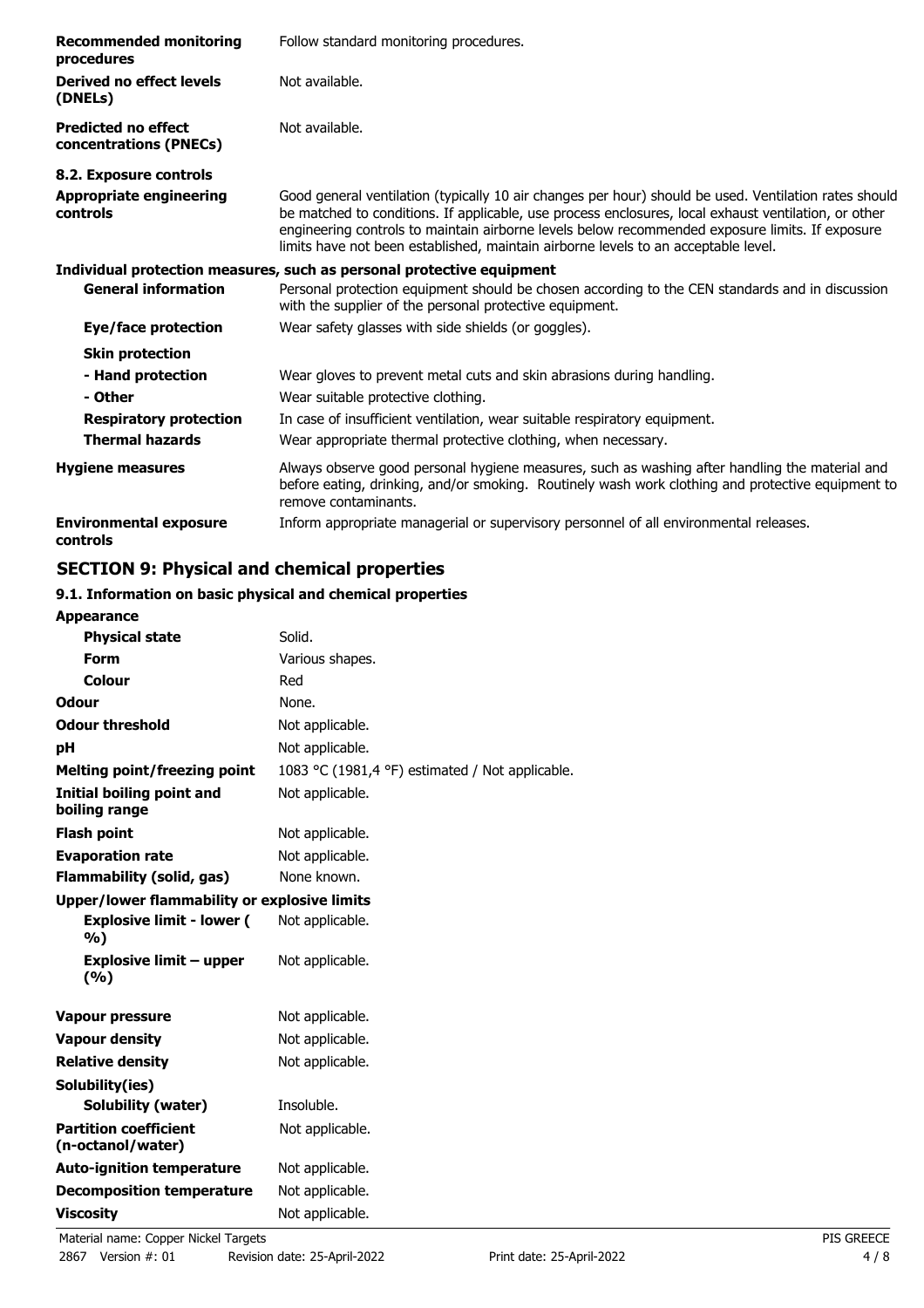| <b>Explosive properties</b> | Not explosive.       |
|-----------------------------|----------------------|
| <b>Oxidising properties</b> | Not oxidising.       |
| 9.2. Other information      |                      |
| <b>Density</b>              | 8,88 g/cm3 estimated |

# **SECTION 10: Stability and reactivity**

| 10.1. Reactivity<br>10.2. Chemical stability<br>10.3. Possibility of hazardous<br>reactions            | The product is stable and non-reactive under normal conditions of use, storage and transport.<br>Material is stable under normal conditions.<br>No dangerous reaction known under conditions of normal use. |
|--------------------------------------------------------------------------------------------------------|-------------------------------------------------------------------------------------------------------------------------------------------------------------------------------------------------------------|
| 10.4. Conditions to avoid<br>10.5. Incompatible materials<br>10.6. Hazardous<br>decomposition products | Contact with incompatible materials.<br>Strong oxidising agents.<br>No hazardous decomposition products are known.                                                                                          |

# **SECTION 11: Toxicological information**

| <b>General information</b>                                   | Occupational exposure to the substance or mixture may cause adverse effects.                                                                              |  |  |
|--------------------------------------------------------------|-----------------------------------------------------------------------------------------------------------------------------------------------------------|--|--|
| <b>Information on likely routes of exposure</b>              |                                                                                                                                                           |  |  |
| <b>Inhalation</b>                                            | May cause irritation to the respiratory system. Prolonged inhalation may be harmful.                                                                      |  |  |
| <b>Skin contact</b>                                          | May cause an allergic skin reaction.                                                                                                                      |  |  |
| Eye contact                                                  | Not likely, due to the form of the product.                                                                                                               |  |  |
| <b>Ingestion</b>                                             | May cause discomfort if swallowed. However, ingestion is not likely to be a primary route of<br>occupational exposure.                                    |  |  |
| <b>Symptoms</b>                                              | May cause an allergic skin reaction.                                                                                                                      |  |  |
| 11.1. Information on toxicological effects                   |                                                                                                                                                           |  |  |
| <b>Acute toxicity</b>                                        | May cause an allergic skin reaction. May cause respiratory irritation.                                                                                    |  |  |
| <b>Skin corrosion/irritation</b>                             | Due to partial or complete lack of data the classification is not possible.                                                                               |  |  |
| Serious eye damage/eye<br>irritation                         | Not likely, due to the form of the product.                                                                                                               |  |  |
| <b>Respiratory sensitisation</b>                             | Due to partial or complete lack of data the classification is not possible. May cause allergy or<br>asthma symptoms or breathing difficulties if inhaled. |  |  |
| <b>Skin sensitisation</b>                                    | May cause an allergic skin reaction.                                                                                                                      |  |  |
| <b>Germ cell mutagenicity</b>                                | Due to partial or complete lack of data the classification is not possible.                                                                               |  |  |
| Carcinogenicity                                              | Suspected of causing cancer.                                                                                                                              |  |  |
|                                                              | <b>IARC Monographs. Overall Evaluation of Carcinogenicity</b>                                                                                             |  |  |
| Nickel (CAS 7440-02-0)                                       | 2B Possibly carcinogenic to humans.                                                                                                                       |  |  |
| <b>Reproductive toxicity</b>                                 | Due to partial or complete lack of data the classification is not possible.                                                                               |  |  |
| <b>Specific target organ toxicity</b><br>- single exposure   | Not classified.                                                                                                                                           |  |  |
| <b>Specific target organ toxicity</b><br>- repeated exposure | May cause damage to organs (respiratory system) through prolonged or repeated exposure.                                                                   |  |  |
| <b>Aspiration hazard</b>                                     | Due to partial or complete lack of data the classification is not possible.                                                                               |  |  |
| <b>Mixture versus substance</b><br>information               | No information available.                                                                                                                                 |  |  |
| <b>Other information</b>                                     | Not available.                                                                                                                                            |  |  |

# **SECTION 12: Ecological information**

## **12.1. Toxicity**

| <b>Components</b> |                        |             | <b>Species</b>                                                      | <b>Test Results</b>    |
|-------------------|------------------------|-------------|---------------------------------------------------------------------|------------------------|
|                   | copper (CAS 7440-50-8) |             |                                                                     |                        |
|                   | Aquatic                |             |                                                                     |                        |
|                   | Acute                  |             |                                                                     |                        |
|                   | Crustacea              | <b>EC50</b> | Water flea (Daphnia magna)                                          | $0,036$ mg/l, 48 hours |
|                   | Fish                   | LC50        | Fathead minnow (Pimephales promelas) 0,0319 - 0,0544 mg/l, 96 hours |                        |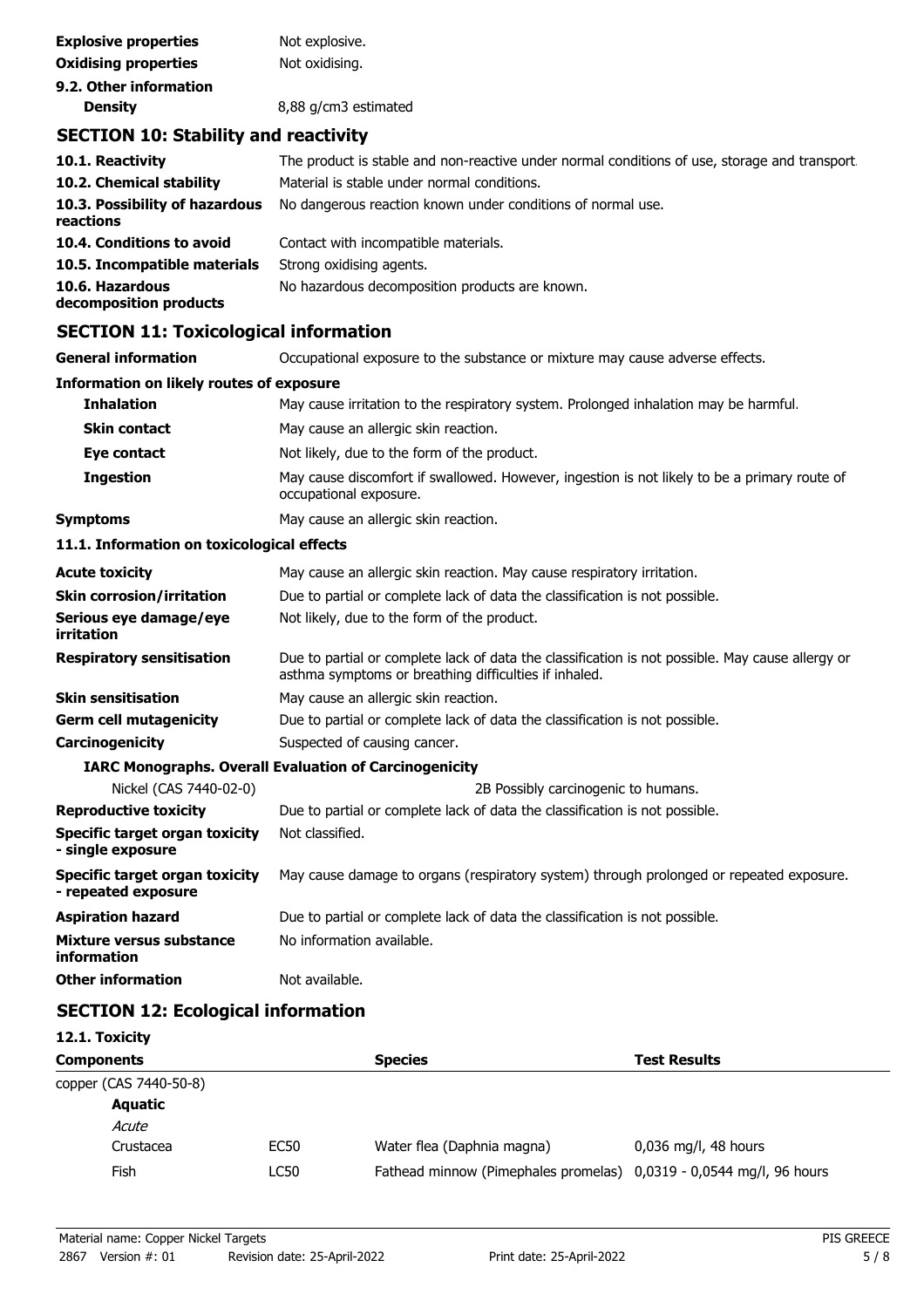| <b>Components</b>                                         |                                                            | <b>Species</b>                                                                                | <b>Test Results</b>                                                                                 |
|-----------------------------------------------------------|------------------------------------------------------------|-----------------------------------------------------------------------------------------------|-----------------------------------------------------------------------------------------------------|
| Nickel (CAS 7440-02-0)                                    |                                                            |                                                                                               |                                                                                                     |
| Aquatic                                                   |                                                            |                                                                                               |                                                                                                     |
| Acute                                                     |                                                            |                                                                                               |                                                                                                     |
| <b>Fish</b>                                               | <b>LC50</b>                                                | Rainbow trout, donaldson trout<br>(Oncorhynchus mykiss)                                       | $0.06$ mg/l, 4 days                                                                                 |
|                                                           |                                                            | * Estimates for product may be based on additional component data not shown.                  |                                                                                                     |
| 12.2. Persistence and<br>degradability                    | No data is available on the degradability of this product. |                                                                                               |                                                                                                     |
| 12.3. Bioaccumulative<br>potential                        | Not available.                                             |                                                                                               |                                                                                                     |
| <b>Partition coefficient</b><br>n-octanol/water (log Kow) | Not available.                                             |                                                                                               |                                                                                                     |
| <b>Bioconcentration factor (BCF)</b>                      | Not available.                                             |                                                                                               |                                                                                                     |
| 12.4. Mobility in soil                                    | Not available.                                             |                                                                                               |                                                                                                     |
| 12.5. Results of PBT and<br><b>vPvB</b> assessment        | Not a PBT or vPvB substance or mixture.                    |                                                                                               |                                                                                                     |
| 12.6. Other adverse effects                               | Not available.                                             |                                                                                               |                                                                                                     |
| <b>SECTION 13: Disposal considerations</b>                |                                                            |                                                                                               |                                                                                                     |
| 13.1. Waste treatment methods                             |                                                            |                                                                                               |                                                                                                     |
| <b>Residual waste</b>                                     |                                                            | residues. This material and its container must be disposed of in a safe manner (see: Disposal | Dispose of in accordance with local regulations. Empty containers or liners may retain some product |

|                                        | residues. This material and its container must be disposed of in a sare manner (see, Disposar<br>instructions).                                                                                                  |
|----------------------------------------|------------------------------------------------------------------------------------------------------------------------------------------------------------------------------------------------------------------|
| <b>Contaminated packaging</b>          | Since emptied containers may retain product residue, follow label warnings even after container is<br>emptied. Empty containers should be taken to an approved waste handling site for recycling or<br>disposal. |
| <b>EU waste code</b>                   | The Waste code should be assigned in discussion between the user, the producer and the waste<br>disposal company.                                                                                                |
| <b>Disposal</b><br>methods/information | Collect and reclaim or dispose in sealed containers at licensed waste disposal site. Dispose of<br>contents/container in accordance with local/regional/national/international regulations.                      |
| <b>Special precautions</b>             | Dispose in accordance with all applicable regulations.                                                                                                                                                           |

# **SECTION 14: Transport information**

## **ADR**

| AVR                              |                                    |
|----------------------------------|------------------------------------|
| 14.1. UN number                  | UN3178                             |
| 14.2. UN proper shipping         | FLAMMABLE SOLID, INORGANIC, N.O.S. |
| name                             |                                    |
| 14.3. Transport hazard class(es) |                                    |
| <b>Class</b>                     | 4.1                                |
| Subsidiary risk                  |                                    |
| Label(s)                         | 4.1                                |
| <b>Hazard No. (ADR)</b>          | 40                                 |
| <b>Tunnel restriction</b>        | F.                                 |
| code                             |                                    |
| 14.4. Packing group              | Ш                                  |
| 14.5. Environmental              | Yes                                |
| hazards                          |                                    |
| 14.6. Special precautions        | Not available.                     |
| for user                         |                                    |
| <b>RID</b>                       |                                    |
| 14.1. UN number                  | <b>UN3178</b>                      |
| 14.2. UN proper shipping         | FLAMMABLE SOLID, INORGANIC, N.O.S. |
| name                             |                                    |
| 14.3. Transport hazard class(es) |                                    |
| <b>Class</b>                     | 4.1                                |
| Subsidiary risk                  | ۰                                  |
| Label(s)                         | 4.1                                |
| 14.4. Packing group              | Ш                                  |
| 14.5. Environmental              | Yes                                |
| hazards                          |                                    |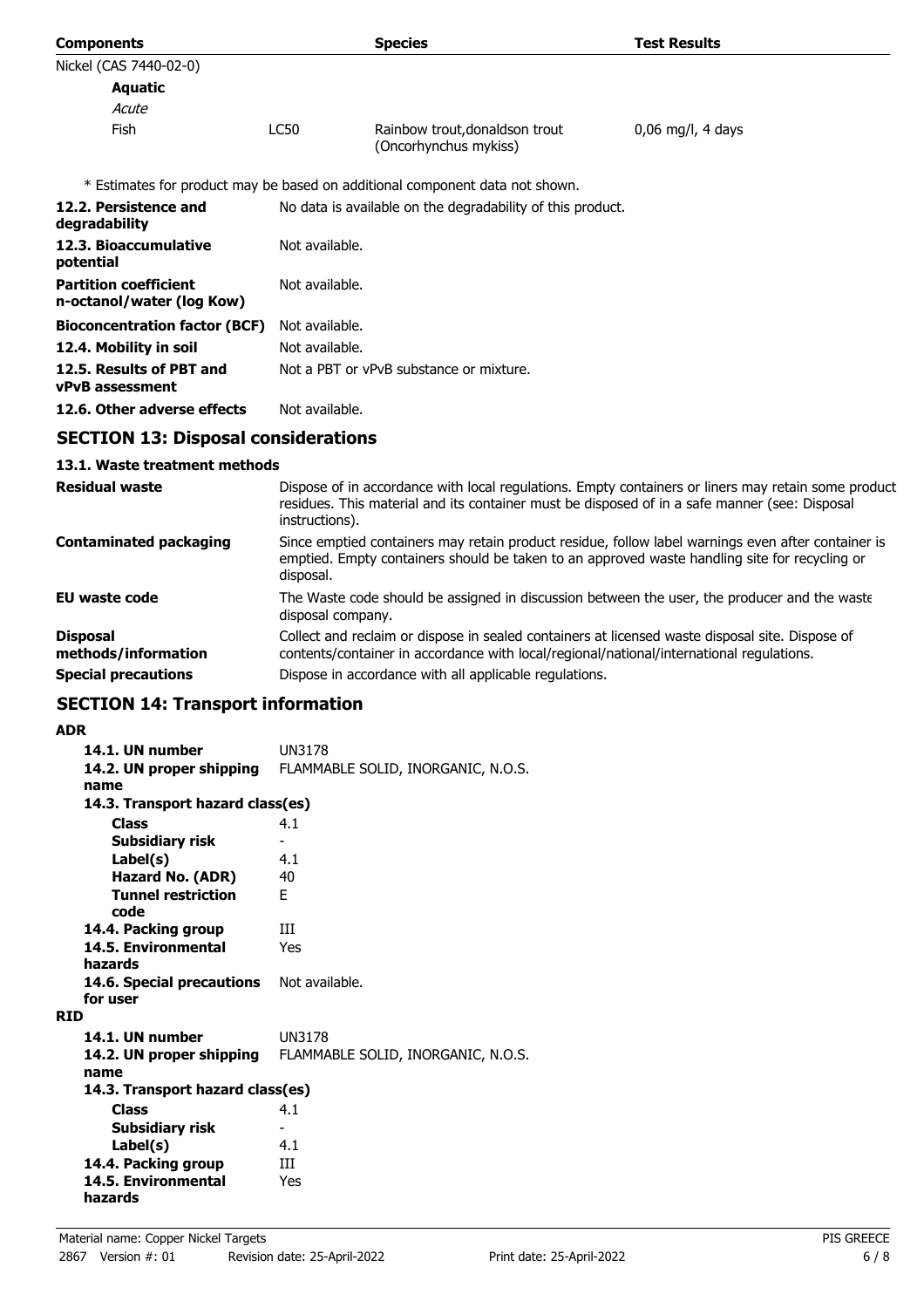14.6. Special precautions Not available. **for user**

## **ADN**

**14.1. UN number** UN3178 **14.2. UN proper shipping** FLAMMABLE SOLID, INORGANIC, N.O.S. **name Class** 4.1 **14.3. Transport hazard class(es) Subsidiary risk Label(s)** 4.1 **14.4. Packing group III 14.5. Environmental** Yes **hazards** 14.6. Special precautions Not available. **for user**

## **IATA**

14.1. - 14.6.: Not regulated as dangerous goods.

## **IMDG**

14.1. - 14.6.: Not regulated as dangerous goods.

## **ADN; ADR; RID**



## **Marine pollutant**



## **SECTION 15: Regulatory information**

# **15.1. Safety, health and environmental regulations/legislation specific for the substance or mixture**

## **EU regulations**

**Regulation (EC) No. 1005/2009 on substances that deplete the ozone layer, Annex I and II, as amended** Not listed.

# **Regulation (EU) 2019/1021 On persistent organic pollutants (recast), as amended**

Not listed.

**Regulation (EU) No. 649/2012 concerning the export and import of dangerous chemicals, Annex I, Part 1 as amended**

Not listed.

**Regulation (EU) No. 649/2012 concerning the export and import of dangerous chemicals, Annex I, Part 2 as amended**

Not listed.

**Regulation (EU) No. 649/2012 concerning the export and import of dangerous chemicals, Annex I, Part 3 as amended**

Not listed.

**Regulation (EU) No. 649/2012 concerning the export and import of dangerous chemicals, Annex V as amended** Not listed.

**Regulation (EC) No. 166/2006 Annex II Pollutant Release and Transfer Registry, as amended** copper (CAS 7440-50-8)